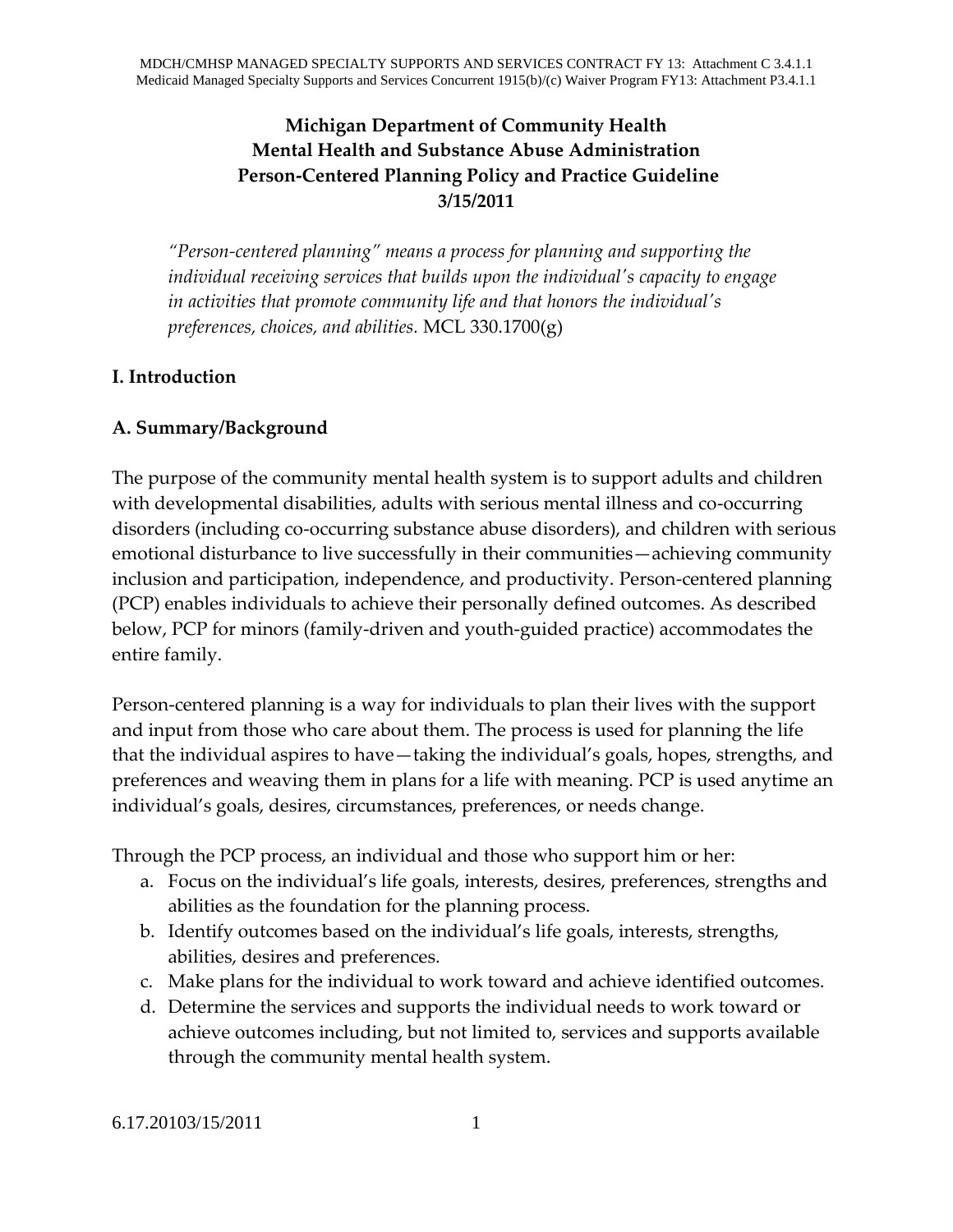e. Develop an Individual Plan of Service (IPOS) that directs the provision of supports and services to be provided through the community mental health services program (CMHSP).

Meaningful PCP is at the heart of supporting individual choice and control. Personcentered planning focuses on the goals, interests, desires and preferences of the individual, while still exploring and addressing an individual's needs within an array of established life domains (including, but not limited to those listed in the Michigan Mental Health Code (the Code): the need for food, shelter, clothing, health care, employment opportunities, educational opportunities, legal services, transportation, and recreation). As appropriate for the individual, the PCP process may involve other MDCH policies and initiatives including, but limited to, Recovery, Self-Determination, Culture of Gentleness, Positive Behavior Supports, Treatment of Substance Abuse or other Co-Occurring Disorders, and Transition Planning.

PCP focuses on services and supports necessary (including medically necessary services and supports funded by the CMHSP) for the individual to work toward and achieve their personal goals rather than being limited to authorizing the individual to receive existing programs.

For children, the concepts of person-centered planning are incorporated into a familydriven, youth-guided approach (see the MDCH Family-Driven and Youth-Guided Policy and Practice Guideline). A family-driven, youth-guided approach recognizes the importance of family in the lives of children and that supports and services impact the entire family. In the case of minor children, the child/family is the focus of planning and family members are integral to success of the planning process. As the child ages, services and supports should become more youth-guided especially during transition into adulthood. When the individual reaches adulthood, his or her needs and goals become primary.

There are a few circumstances where the involvement of a minor's family may be not appropriate:

- a. The minor is 14 years of age or older and has requested services without the knowledge or consent of parents, guardian or person in loco parentis within the restrictions stated in the Mental Health Code;
- b. The minor is emancipated; or
- c. The inclusion of the parent(s) or significant family members would constitute a substantial risk of physical or emotional harm to the recipient or substantial disruption of the planning process as stated in the Code. Justification of the

6.17.20103/15/2011 2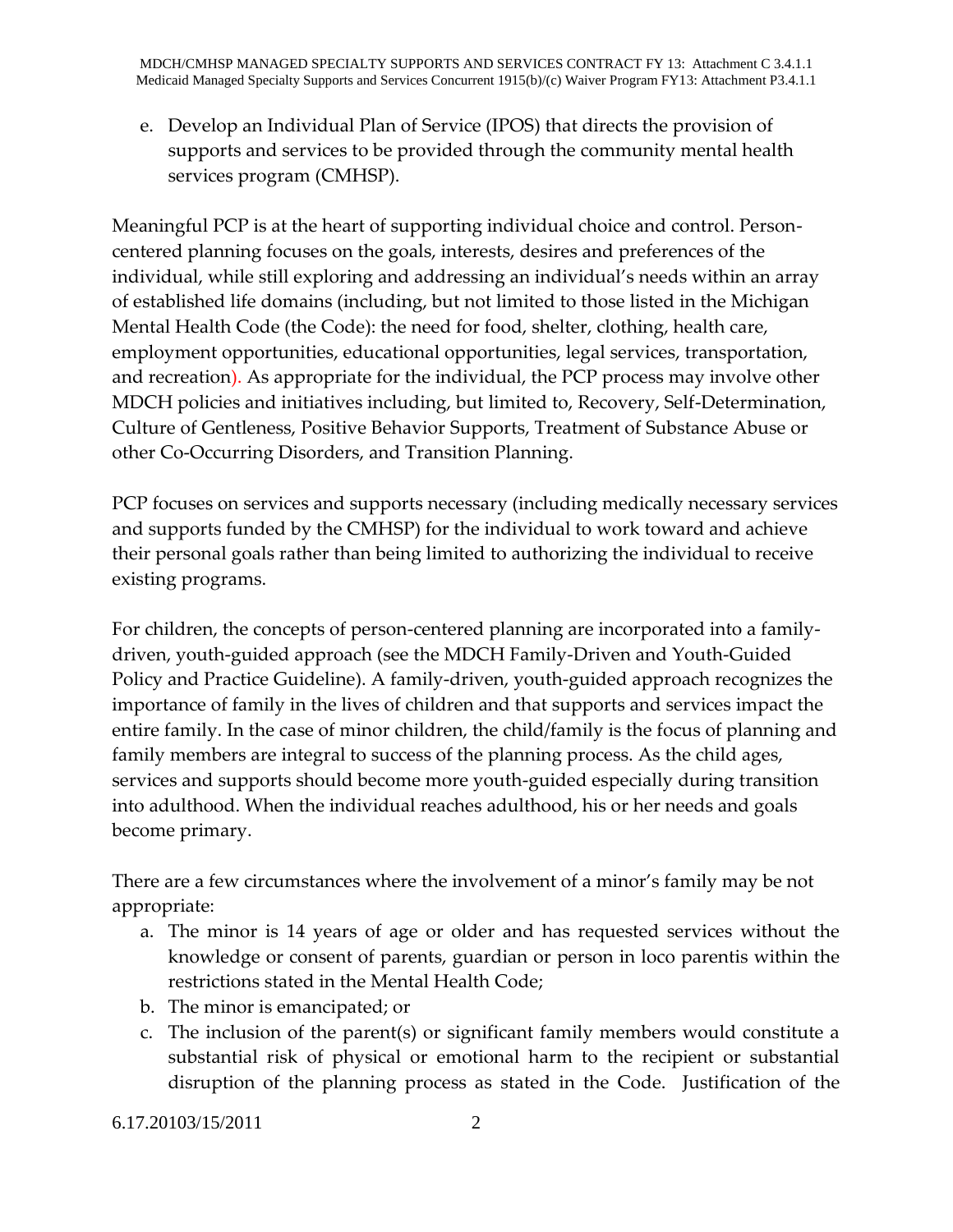exclusion of parents shall be documented in the clinical record.

## **B. Michigan Mental Health Code—Definition**

PCP, as defined by the Code, "means a process for planning and supporting the individual receiving services that builds upon the individual's capacity to engage in activities that promote community life and that honors the individual's preferences, choices, and abilities. The person-centered planning process involves families, friends, and professionals as the individual desires or requires." MCL 330.1700(g).

The Code also requires use of PCP for development of an Individual Plan of Service:

 $''(1)$  The responsible mental health agency for each recipient shall ensure that a person-centered planning process is used to develop a written individual plan of services in partnership with the recipient. A preliminary plan shall be developed within 7 days of the commencement of services or, if an individual is hospitalized for less than 7 days, before discharge or release. The individual plan of services shall consist of a treatment plan, a support plan, or both. A treatment plan shall establish meaningful and measurable goals with the recipient. The individual plan of services shall address, as either desired or required by the recipient, the recipient's need for food, shelter, clothing, health care, employment opportunities, educational opportunities, legal services, transportation, and recreation. The plan shall be kept current and shall be modified when indicated. The individual in charge of implementing the plan of services shall be designated in the plan." MCL 330.1712.

## **C. PCP Values and Principles**

Person-centered planning is a highly individualized process designed to respond to the expressed needs/desires of the individual.

- Every individual is presumed competent to direct the planning process, achieve his or her goals and outcomes, and build a meaningful life in the community.
- Every individual has strengths, can express preferences, and can make choices.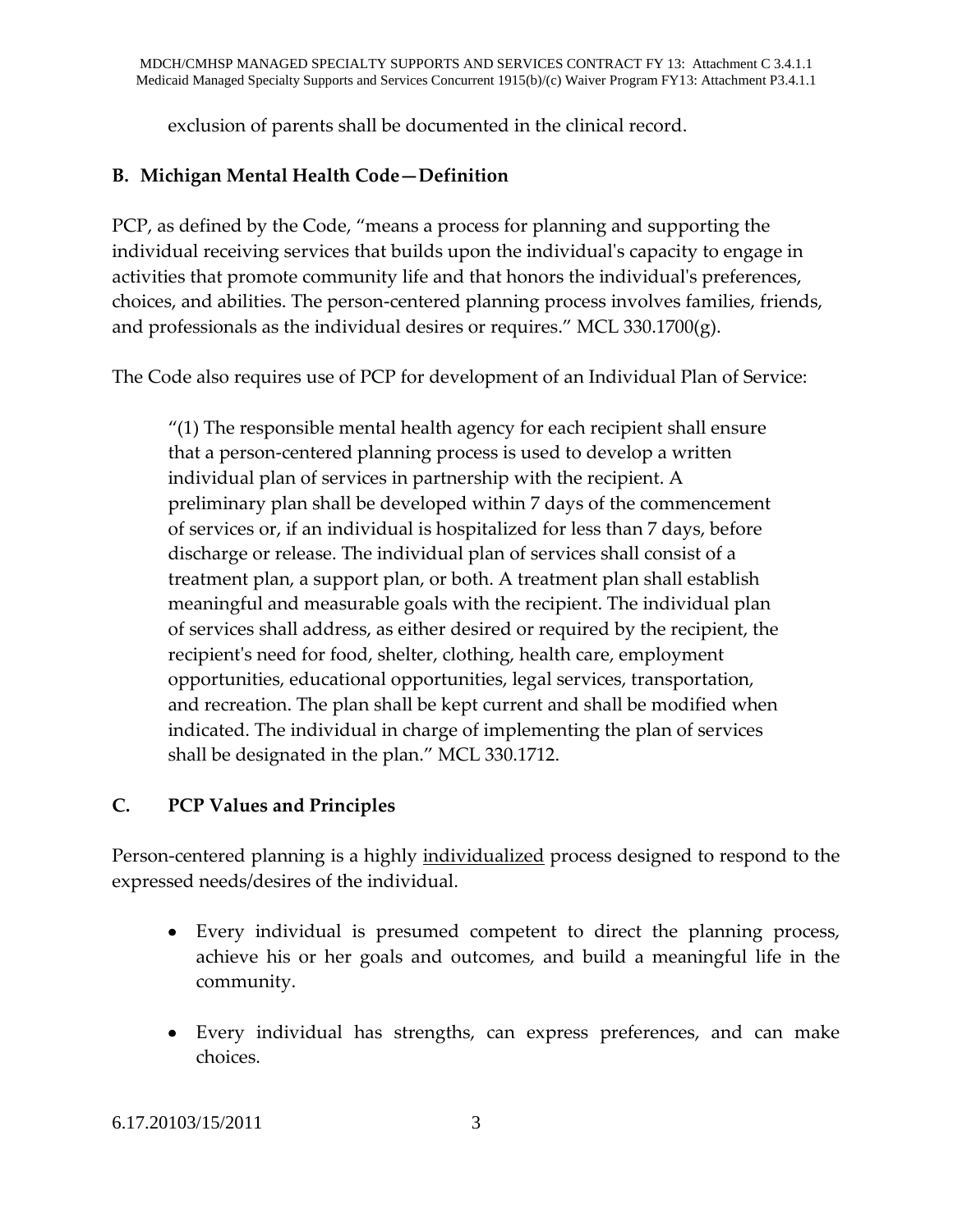- The individual's choices and preferences are honored and considered, if not always implemented.
- Every individual contributes to his or her community, and has the ability to choose how supports and services enable him or her to meaningfully participate and contribute.
- Through the person-centered planning process, an individual maximizes independence, creates community connections, and works towards achieving his or her chosen outcomes.
- An individual's cultural background is recognized and valued in the personcentered planning process.

## **D. Implementation of Person-Centered Planning**

While the Code requires that PCP be used to develop an Individual Plan of Service (IPOS) that includes community mental health services and supports, the purpose of person-centered planning is a process for an individual to define the life that he or she wants and what components need to be in place for the individual to have, work toward or achieve that life. Depending on the individual, community mental health services and supports may play a small or large role in supporting an him or her in having the life he or she wants. When an individual is in a crisis situation, that situation should be stabilized before the PCP process is used to plan the life the he or she desires to have.

Individuals are going to be at different points in the process of achieving the life to which they aspire and the PCP process should be individualized to meet the needs of the individual for whom planning is done, e.g. meeting an individual where he or she is. Some people may be just beginning to define the life they want and initially the PCP process may be lengthy as the individual's goals, hopes, strengths, and preferences are defined and documented and a plan for achieving them is developed. Once this initial work is completed, it does not need to be redone unless so desired by the individual. Once an IPOS is developed, subsequent use of the planning process, discussions, meetings, and reviews will work from the existing IPOS to amend or update it as circumstances and preferences change. The extent that the IPOS is updated will be determined by the needs and desires of the individual. If and when necessary, the IPOS can be completely redeveloped. The emphasis in using PCP should be on meeting the needs and desires of the individual when he or she has them.

6.17.20103/15/2011 4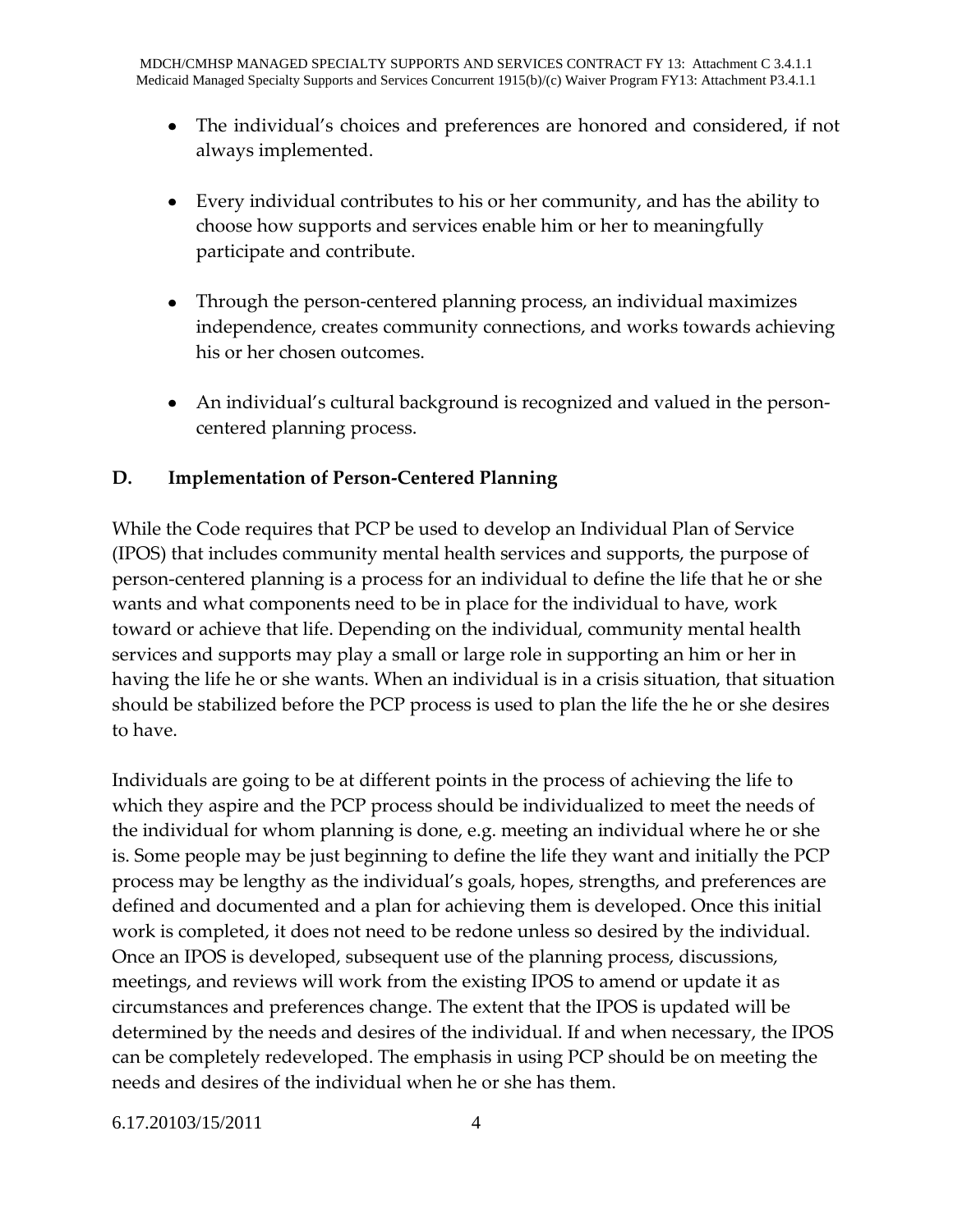#### **II. Essential Elements for Person-Centered Planning**

The following characteristics are essential to the successful use of the PCP process with an individual and his/her allies.

- 1. **Person-Directed.** The individual directs the planning process (with necessary supports and accommodations) and decides when and where planning meetings are held, what is discussed, and who is invited.
- 2. **Person-Centered.** The planning process focuses on the individual, not the system or the individual's family, guardian, or friends. The individual's goals, interests, desires, and preferences are identified with an optimistic view of the future and plans for a satisfying life. The planning process is used whenever the individual wants or needs it, rather than viewed as an annual event.
- 3. **Outcome-Based.** Outcomes in pursuit of the individual's preferences and goals are identified as well as services and supports that enable the individual to achieve his or her goals, plans, and desires and any training needed for the providers of those services and supports. The way for measuring progress toward achievement of outcomes is identified.
- 4. **Information, Support and Accommodations.** As needed, the individual receives comprehensive and unbiased information on the array of mental health services, community resources, and available providers. Support and accommodations to assist the individual to participate in the process are provided.
- 5. **Independent Facilitation.** Individuals have the information and support to choose an independent facilitator to assist them in the planning process. See Section III below
- 6. **Pre-Planning.** The purpose of pre-planning is for the individual to gather all of the information and resources (e.g. people, agencies) necessary for effective person-centered planning and set the agenda for the process. Each individual (except for those individuals who receive short-term outpatient therapy only, medication only, or those who are incarcerated) is entitled to use pre-planning to ensure successful PCP. Pre-planning, as individualized for the person's needs, is used anytime the PCP process is used

The following items are addressed through pre-planning with sufficient time to take all necessary/preferred actions (i.e. invite desired participants):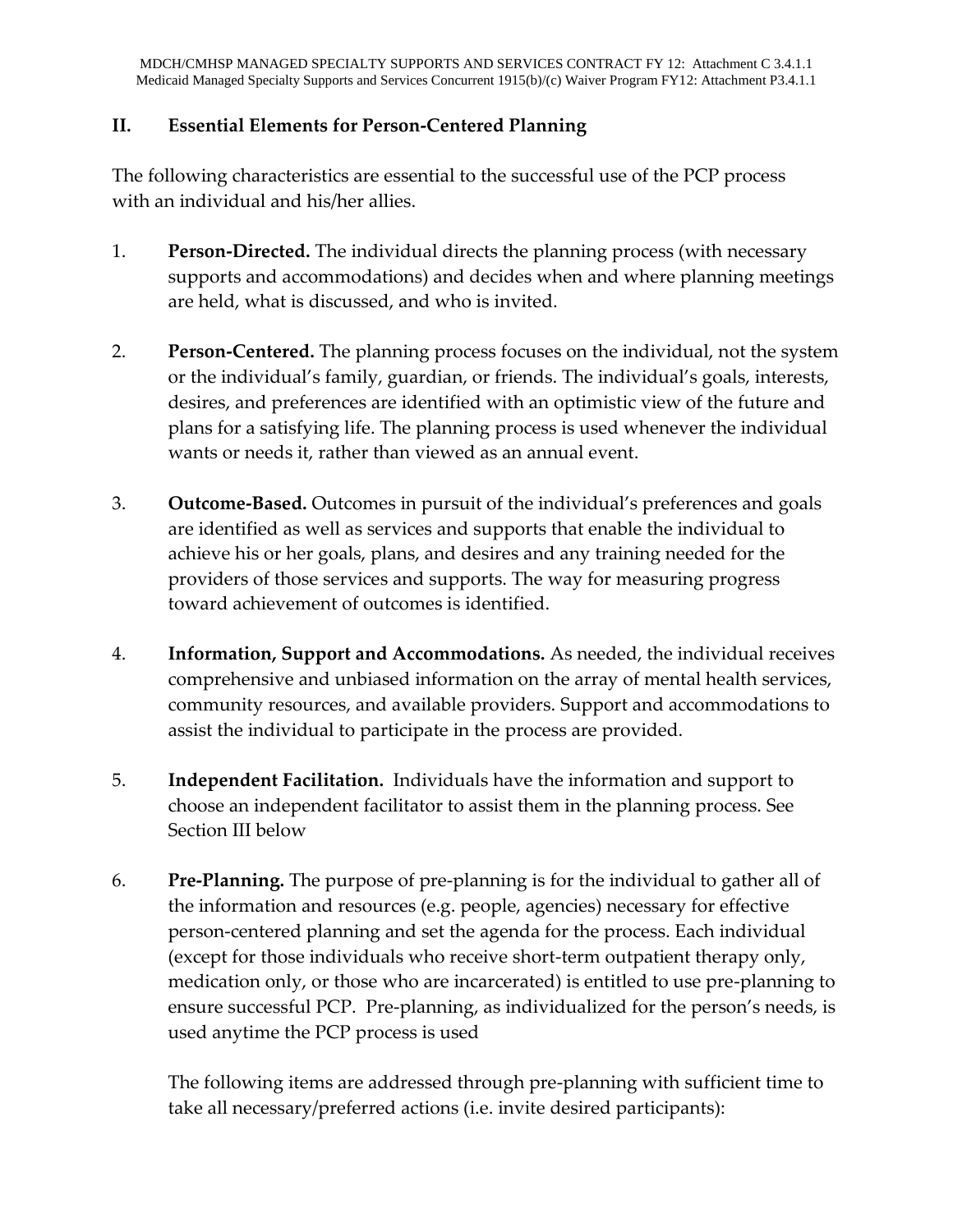- a. When and where the meeting will be held,
- b. Who will be invited (including whether the individual has allies who can provide desired meaningful support or if actions need to be taken to cultivate such support),
- c. What will be discussed and not discussed,
- d. What accommodations the individual may need to meaningfully participate in the meeting (including assistance for individuals who use behavior as communication),
- e. Who will facilitate the meeting,
- f. Who will record what is discussed at the meeting.
- 7. **Wellness and Well-Being.** Issues of wellness, well-being, health and primary care coordination or integration, supports needed for an individual to continue to live independently as he or she desires, and other concerns specific to the individual's personal health goals or support needed for the individual to live the way they want to live are discussed and plans to address them are developed. If so desired by the individual, these issues can be addressed outside of the PCP meeting.
- 8. **Participation of Allies.** Through the pre-planning process, the individual selects allies (friends, family members and others) to support him or her through the person-centered planning process. Pre-planning and planning help the individual explore who is currently in his or her life and what needs to be done to cultivate and strengthen desired relationships.

## **III. Independent (External) Facilitation**

In Michigan, individuals receiving support through the community mental health system have a right to choose an independent or external facilitator of the personcentered planning process, unless the individual is receiving short-term outpatient therapy or medication only. The CMHSP must make available a choice of at least two independent facilitators to individuals interested in using independent facilitation. The facilitator is chosen by the individual and serves as the individual's guide (and for some individuals, their voice) throughout the process, making sure that his or her hopes, interests, desires, preferences and concerns are heard and addressed. The facilitator helps the individual with the pre-planning activities and co-leads any PCP meeting(s) with the individual.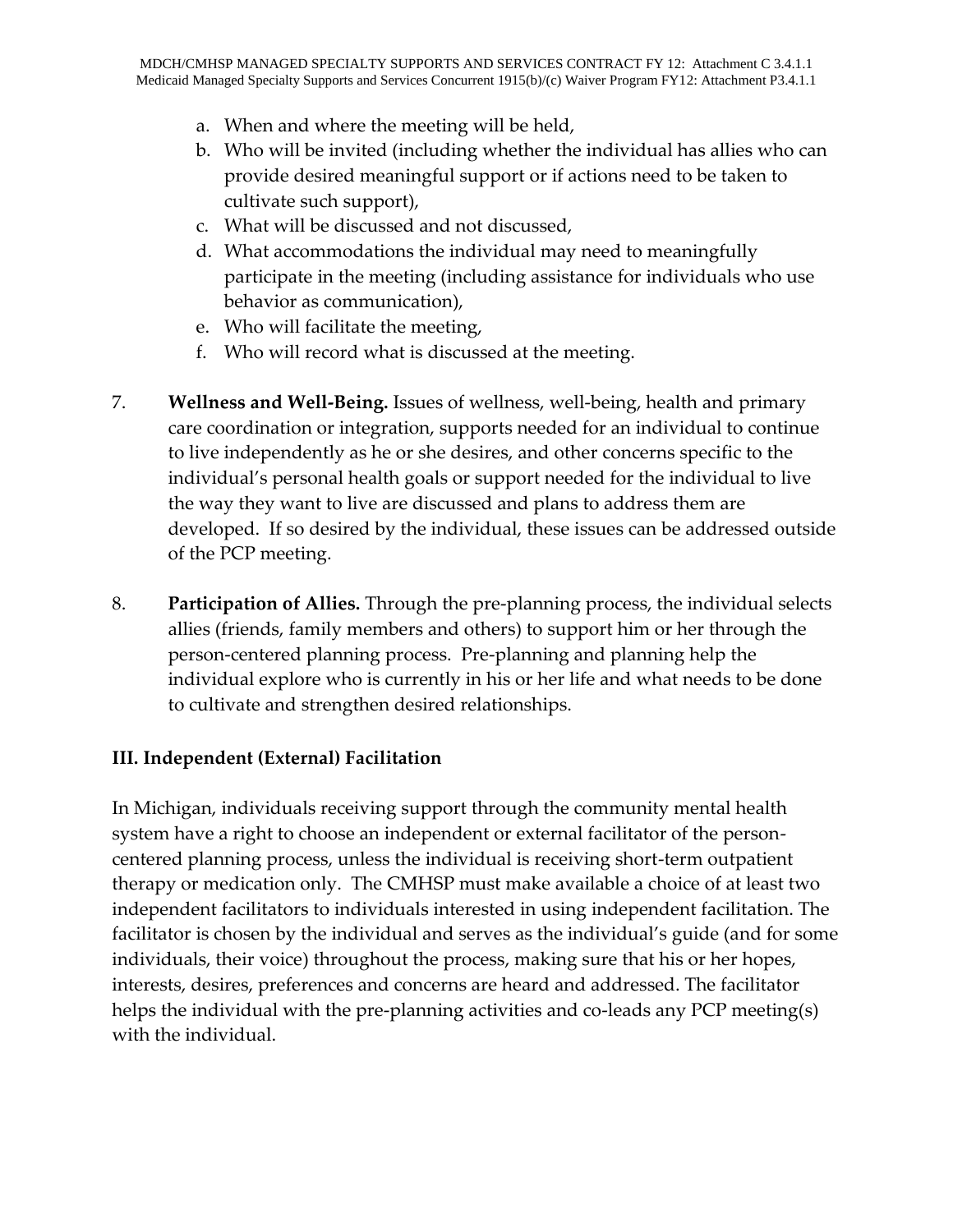The independent facilitator must not have any other role within the CMHSP. The independent facilitator must personally know or get to know the individual who is the focus of the planning including what he or she likes and dislikes as well as personal preferences, goals, modes of communication, and who supports or is important to the individual. The Medicaid Provider Manual (MPM) permits independent facilitation to be provided to Medicaid beneficiaries as one aspect of the coverage called "Treatment Planning" MPM MH&SAA Chapter, Section 3.25. If the independent facilitator is paid for the provision of these activities, the PIHP may report the service under the code H0032. It is advisable that the CMHSP support independent facilitators in obtaining training in PCP, regardless of whether the independent facilitator is paid or unpaid.

## **IV. Individual Plan of Service**

The Code establishes the right for all individuals to develop individual plans of services (IPOS) through a person-centered planning process regardless of disability or residential setting. However, an IPOS needs to be more than the services and supports authorized by the community mental health system; it must include all of the components described below. The PCP process must be used at any time the individual wants or needs to use the process. The agenda for each PCP meeting should be set by the individual through the pre-planning process, not by agency or by the fields or categories in a form or an electronic medical record

Once an individual has developed an IPOS through the PCP process, the IPOS shall be kept current and modified when needed (reflecting changes in the intensity of the individual's needs, changes in the individual's condition as determined through the PCP process or changes in the individual's preferences for support). Assessment may be used to inform the PCP process, but is not a substitute for the process.

The individual and his or her case manager or supports coordinator should work on and review the IPOS on a routine basis as part of their regular conversations. An individual or his/her guardian or authorized representative may request and review the IPOS at any time. A formal review of the plan with the beneficiary and his/her guardian or authorized representative shall occur not less than annually through the PCP process to review progress toward goals and objectives and to assess beneficiary satisfaction. Reviews will work from the existing plan to amend or update it as circumstances, needs, preferences or goals change or to develop a completely new plan if so desired by the individual. Use of the PCP process in the review of the plan incorporates all of the Essential Elements as desired by the individual.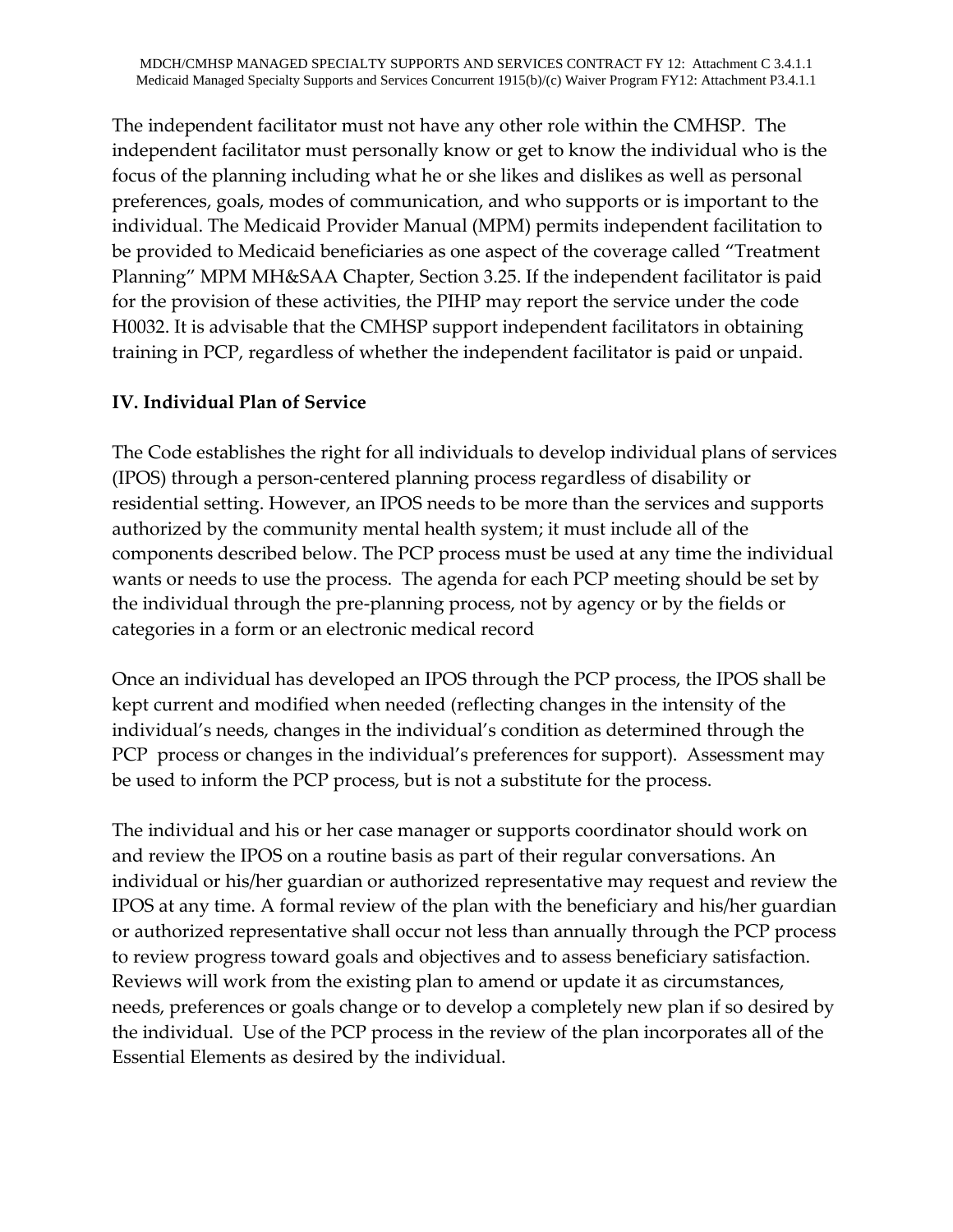The individual decides who will take notes or minutes about what is discussed during the person-centered planning process. In addition, documentation maintained by the CMHSP within the Individual Plan of Service must include:

- (1) A description of the individual's strengths, abilities, goals, plans, hopes, interests, preferences and natural supports;
- (2) The outcomes identified by the individual and how progress toward achieving those outcomes will be measured;
- (3) The services and supports needed by the individual to work toward or achieve his or her outcomes including those available through the CMHSP, other publicly funded programs (such as Home Help, Michigan Rehabilitation Services (MRS)), community resources, and natural supports;
- (4) The amount, scope, and duration of medically necessary services and supports authorized by and obtained through the community mental health system.
- (5) The estimated/prospective cost of services and supports authorized by the community mental health system.
- (6) The roles and responsibilities of the individual, the supports coordinator or case manager, the allies, and providers in implementing the plan.
- (7) Any other documentation required by Section R 330.7199 Written plan of services of the Michigan Administrative Code.

The individual must be provided with a written copy of his or her plan within 15 business days of conclusion of the PCP process. This timeframe gives the case manager/ supports coordinator a sufficient amount of time to complete the documentation described above.

# **V. Organizational Standards**

The following characteristics are essential for organizations responsible for providing supports and services through PCP:

- Individual Awareness and Knowledge—The organization provides accessible and easily understood information, support and when necessary, training, to individuals using services and supports and those who assist them so that they are aware of their right to PCP, the essential elements of PCP, the benefits of this approach and the support available to help them succeed (including, but not limited, pre-planning and independent facilitation).
- Person-Centered Culture–The organization provides leadership, policy direction, and activities for implementing person-centered planning at all levels of the organization. Organizational language, values, allocation of resources, and behavior reflect a person-centered orientation.